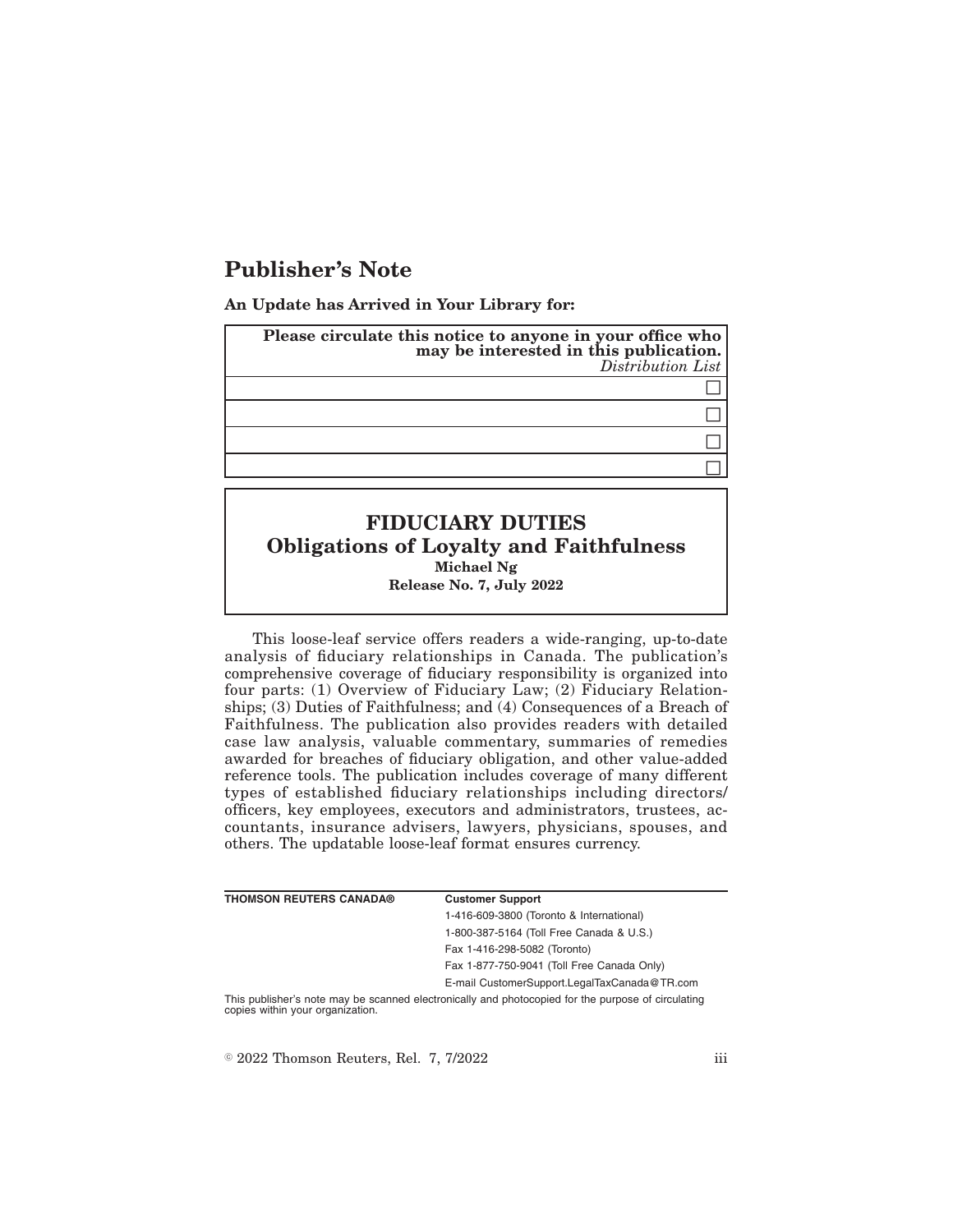## **What's New in this Update:**

New case law and commentary, including the following recent decisions:

E **Fiduciary Per Se Relationships – Caretaker Roles – Personal Representatives –** The appeal involved the interpretation of a will that provided trustees with the right to encroach on capital as they in their absolute discretion considered necessary or advisable for the benefit of the income beneficiary. The main issue was whether the trustees improperly relied on extraneous factors in the exercise of their discretion. Although reaching the same conclusion as the application judge on the issue of the monthly encroachment, Justice Pepall did so for different reasons. The application judge determined that in a trust established for the support, care and comfort of a beneficiary, the omission of any mention of the income of the beneficiary in the trust document means that a trustee may not demand that the beneficiary's own income be called on first and a means test is inappropriate. Justice Pepall noted that this proposition was more contentious. As a general premise, *Butler, Re*, [1951] O.W.N. 670 (Ont. H.C.) confirms that trustees holding a discretionary power to encroach on capital must obtain sufficient information to enable them to decide whether to exercise their powers. In that case, the trustees' failure to seek any information from the income beneficiary on her means, income, or circumstances resulted in intervention by the court. Having examined the jurisprudence and the commentary, Justice Pepall observed that one can extract certain threads. The starting point is that effect must be given to the testator's intentions as ascertained from the language of the will and surrounding circumstances. Trustees must therefore carefully examine the wording of the will or trust instrument. "The duty to consider all relevant matters has as its obvious corollary, a duty to make all necessary inquiries so that the trustee is adequately equipped to make a decision". Absent other direction in the will, Justice Pepall failed to see how a trustee could satisfy itself that payment of capital to the income beneficiary is necessary or advisable without considering the beneficiary's financial circumstances. The absence of words mandating consideration of an income beneficiary's financial circumstances is as unrevealing of intention as the absence of words that an income beneficiary's financial circumstances be disregarded. This is a neutral factor. While it may be that the absence of such words may lend strength to an interpretative exercise, they should not be treated as a standalone determinative proposition. Ideally, testators will state in wills that contain a discretionary trust with a power of encroachment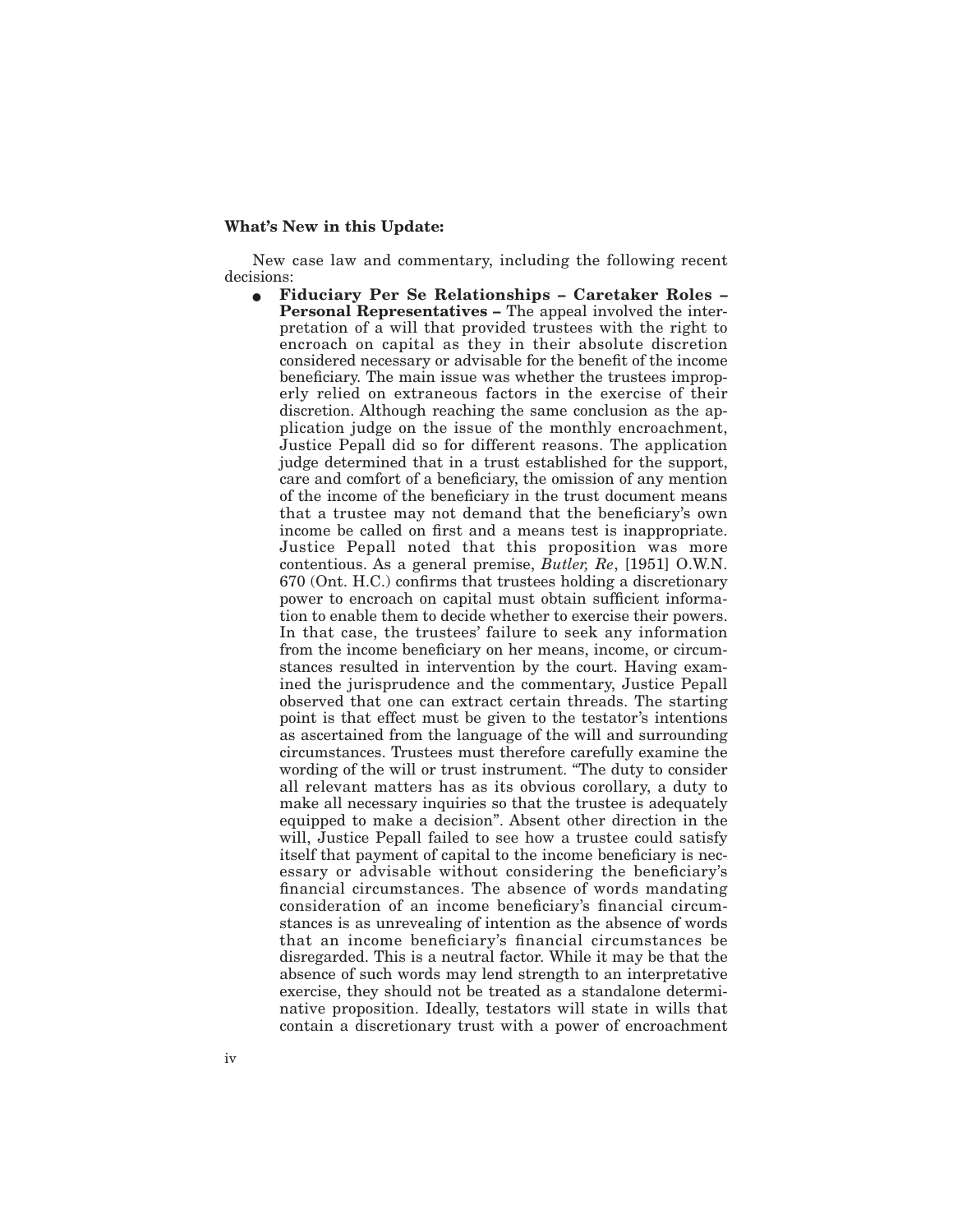whether the income beneficiary's resources are to be considered. In the absence of such a direction however, reliance should not be placed on propositions stated to be of general application. Rather, in each case, resort must be made to the language of the will and the surrounding circumstances. The proper approach is case specific. This does not mean that in the absence of direction in the will or trust instrument that a means test is required of the beneficiary. Rather, it simply means that trustees may make some inquiries to satisfy themselves of their mandate and ought not to be criticized for doing so. Justice Pepall noted that there was nothing in Ollie's will that addressed specifically the issue of consideration being given to Gerald's financial circumstances. On the other hand, it was difficult to see how his resources would not necessarily inform both his "comfort and well-being" and the Trustees' ability to consider what was "necessary" or "advisable". Although admittedly dated, Gerald did declare in excess of \$1 million in assets in 2011, yet claimed impecuniosity at the time he initiated his application without fully explaining the disbursement of those assets. The encroachment would not be regulated by Gerald's means but his financial circumstances were a proper factor for the Trustees to consider in their discretion under the will. Justice Pepall concluded that although reliance on the second proposition cited in Barnes was ill-placed, the application judge's reliance on the first proposition relating to extraneous matters was well founded. Her determination of that issue served to defeat any shortcoming in the remainder of her analysis. With respect to the application judge's reliance on the Trustees' distrust of their father and Wainman, in Justice Pepall's view, it was an error for her to characterize the distrust factor as extraneous or irrelevant to the exercise of the Trustees' discretion: *Walters v. Walters*, 2022 CarswellOnt 445, 2022 ONCA 38 (Ont. C.A.).

E **Fiduciary Per Se Relationships – Cohort Roles – Partners –** Justice Goepel observed that the most contentious issue on the appeal was the order that Hutchison should pay to the partnership \$476,258.59 in equitable compensation for the Secret Profits. In making this award, Justice Goepel noted that the Chief Justice appeared to have overlooked the impact of the order on the certified capital accounts and his finding in Hinkson #1, that the certification of the capital accounts was *res judicata*. The certified capital accounts were premised on the Secret Profits being assigned to Hutchison as draws. If Hutchison must pay the Secret Profits back to the firm, his capital account would have to be recalculated. That recalculation would increase Hutchison's capital account to \$1 million, more than double that of McKnight whose capital account would be unchanged from the calculations made by the special

 $\degree$  2022 Thomson Reuters, Rel. 7, 7/2022 v